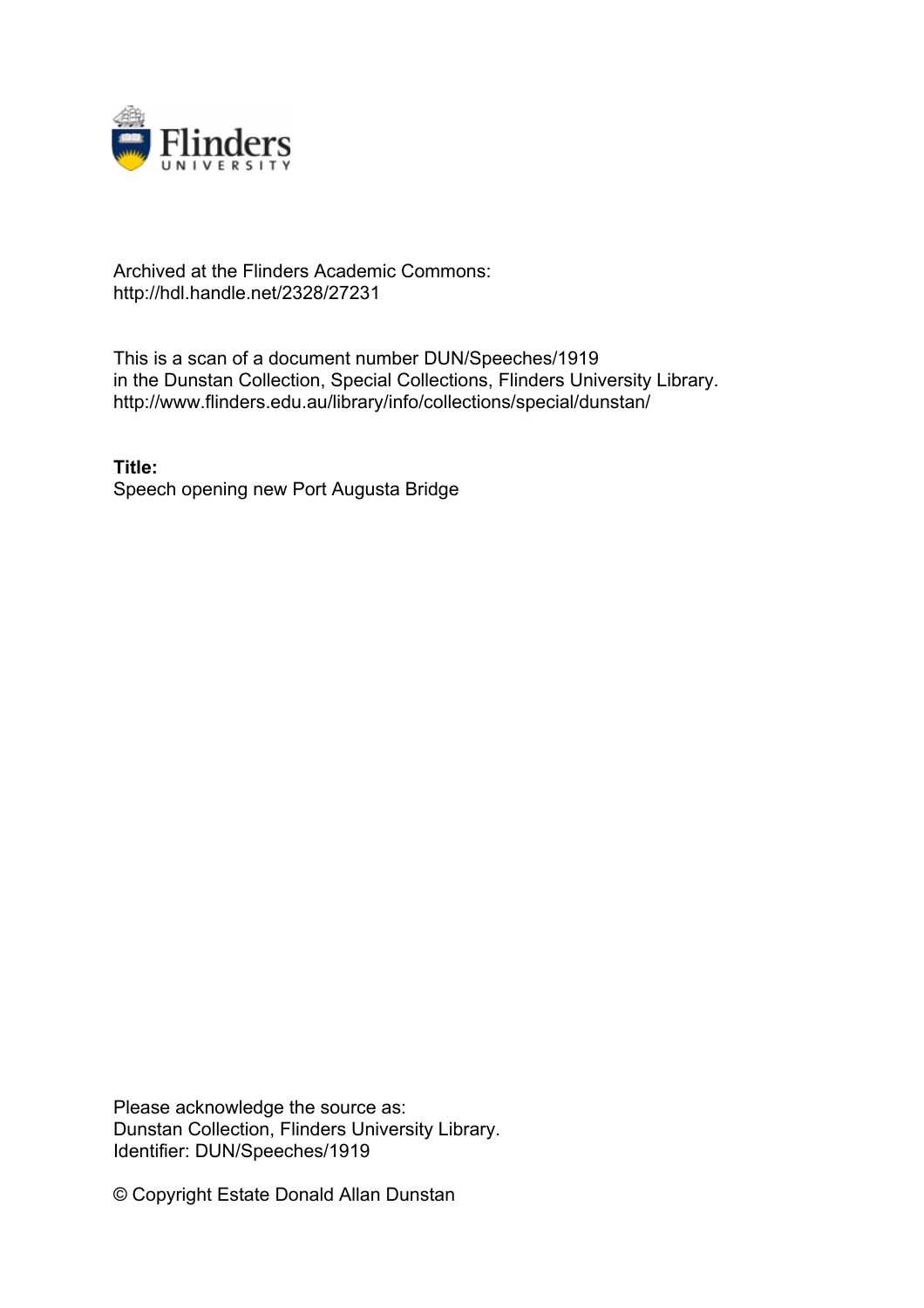$199 - 76$ 

SPEECH BY THE PREMIER, MR. DUNSTAN, OPENING NEW PORT AUGUSTA BRIDGE " 21.7.72

**.2.** 

MR. HOWARD, MY PARLIAMENTARY COLLEAGUES, LADIES AND GENTLEMEN; IT GIVES ME VERY MUCH PLEASURE TO JOIN WITH YOU, MR. MAYOR, AND WITH GAVIN KENEALLY, GEOFF VIRGO, KEITH JOHINKE AND THE PEOPLE OP PORT AUGUSTA IN THE OPENING OP THIS PINE AND ELEGANT NEW BRIDGE ACROSS THE GULP.

IT HAS, OP COURSE,BEEN BUILT POR THE MOST PRACTICAL AND HARDHEADED REASONS.

BUT ITS COMPLETION IS ALSO OP GREAT SYMBOLIC IMPORTANCE POR THE FUTURE OP PORT AUGUSTA AND THE OTHER GULP TOWNS.

THERE'S NO DOUBT IN MY MIND THAT PORT AUGUSTA IS HEADED POR A SUBSTANTIAL AND SUSTAINED PERIOD OP GROWTH.

I THINK THERE ARE THREE REASONS POR THIS:

- MY GOVERNMENT'S DECISION TO PRESS AHEAD FULL SPEED WITH COMPLETION OF THE EYRE HIGHWAY - REGRETTABLY STILL WITHOUT COMMONWEALTH SUPPORT - WILL LEAD TO A LARGE INCREASE IN THE AMOUNT OP TOURIST AND COMMERCIAL TRAFFIC CROSSING THE CONTINENT, WITH PORT AUGUSTA AS ONE OF THE MAIN STAGING POINTS;
- THE NEW OIL AND NATURAL GAS DISCOVERIES IN THE FAR NORTH OPEN UP EXCITING PROSPECTS POR FURTHER INDUSTRIAL DEVELOPMENT IN THE GULP .AREA AND THUS MORE JOBS FOR ITS PEOPLE;
- DEVELOPMENT OF THE FLINDERS RANGES AS A NATIONAL TOURIST ATTRACTION OF NATURAL BEAUTY WILL MEAN YOUR CITY'S IMPORTANCE AS THE GATEWAY TO THE NORTH CAN ONLY INCREASE.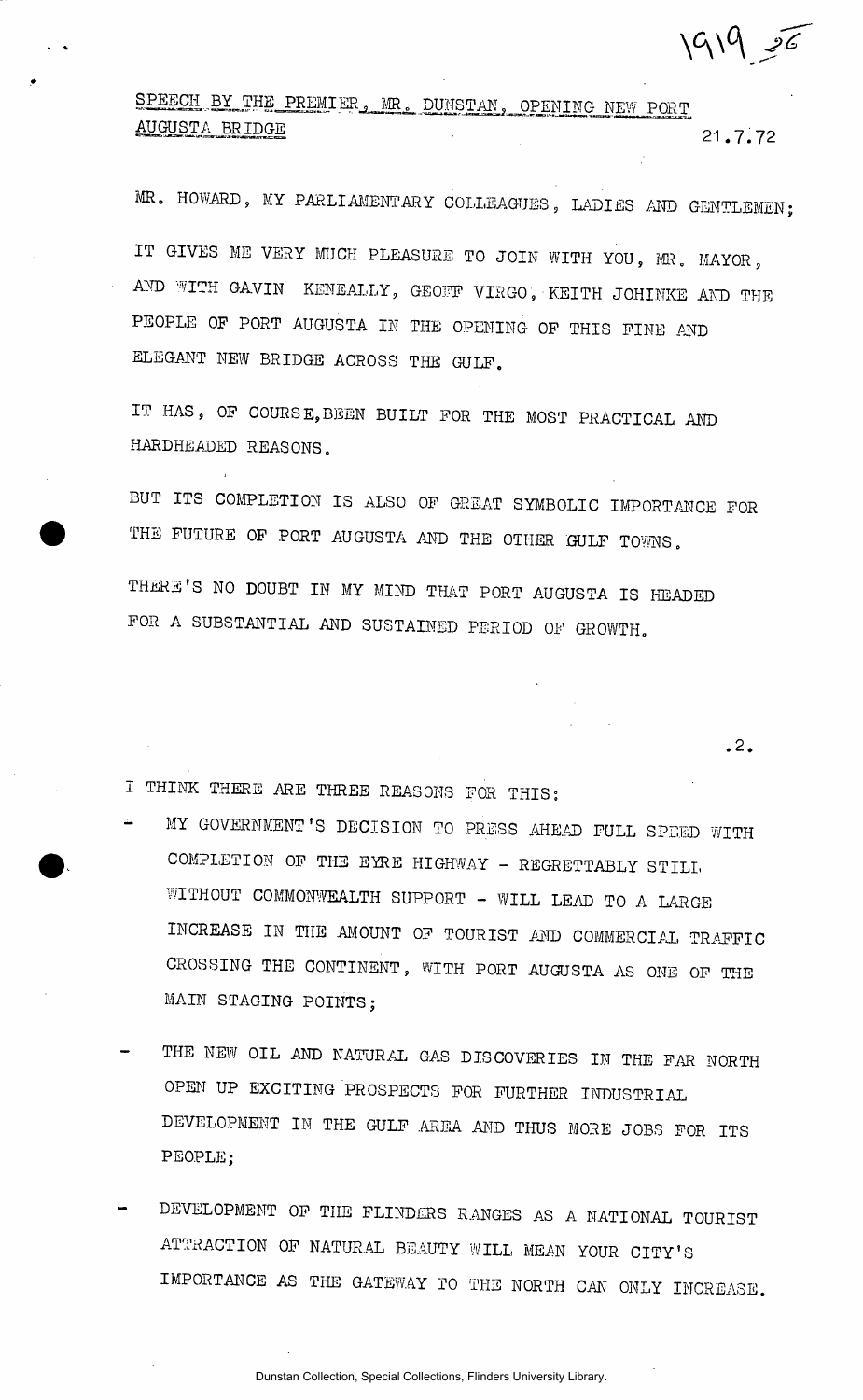EVIDENCE OP THIS IS ALREADY APPARENT, NOT ONLY IN MAJOR PUBLIC WORKS - SUCH AS THIS BRIDGE - BUT ALSO IN PRIVATE DEVELOPMENT, PARTICULARLY IN THE TOURISM AREA, IN THE CITY.

I THINK THAT WITHIN A SHORT SPACE OP TIME PORT AUGUSTA WILL HAVE FURTHER DEVELOPED INDUSTRIALLY AND WILL HAVE BECOME A MAJOR NEXUS IN STATE AND NATIONAL TRANSPORT SYSTEMS.

DEVELOPMENT OP THIS TYPE IS PARTICULARLY DESIRABLE FOR A CITY SUCH AS THIS BECAUSE THE IMPORTANCE OP TOURISM IS THAT NOT ONLY DOES IT PROVIDE MORE EMPLOYMENT, IT PROVIDES GREATER DIVERSITY OF EMPLOYMENT, PARTICULARLY IN SUCH AREAS AS JOBS FOR WOMEN AND SCHOOL LEAVERS.

MR. VIRGO AND MR. JOHINKE HAVE ALREADY SPOKEN ABOUT THE DESIGN AND CONSTRUCTION DETAILS OP THE NEW BRIDGE.

THERE'S ONE OTHER FACET OF ITS CONSTRUCTION WHICH I THINK DESERVES SPECIAL MENTION, THAT IS THE ATTENTION GIVEN IN ITS PLANNING AND CONSTRUCTION TO LANDSCAPING.

A BRIDGE IS A MOST UTILITARIAN OBJECT. BUT THAT DOESN'T MEAN IT HAS TO BE UGLY, OR EVEN PURELY FUNCTIONAL: DESIGN IS AS IMPORTANT - OR MORE IMPORTANT - IN BRIDGE BUILDING AS IT IS IN BUILDING CONSTRUCTION AND.IN MOTOR CARS AND FURNITURE.

THE HIGHWAYS DEPARTMENT DESIGNERS DESERVE THE HIGHEST PRAISE FOR THE SIMPLICITY AND ELEGANCE OP THEIR DESIGN OF THE BRIDGE ITSELF, AND ALSO IN THE ATTENTION THEY HAVE GIVEN TO LANDSCAPING ITS SURROUNDS.

 $.3.$ 

*.h.*